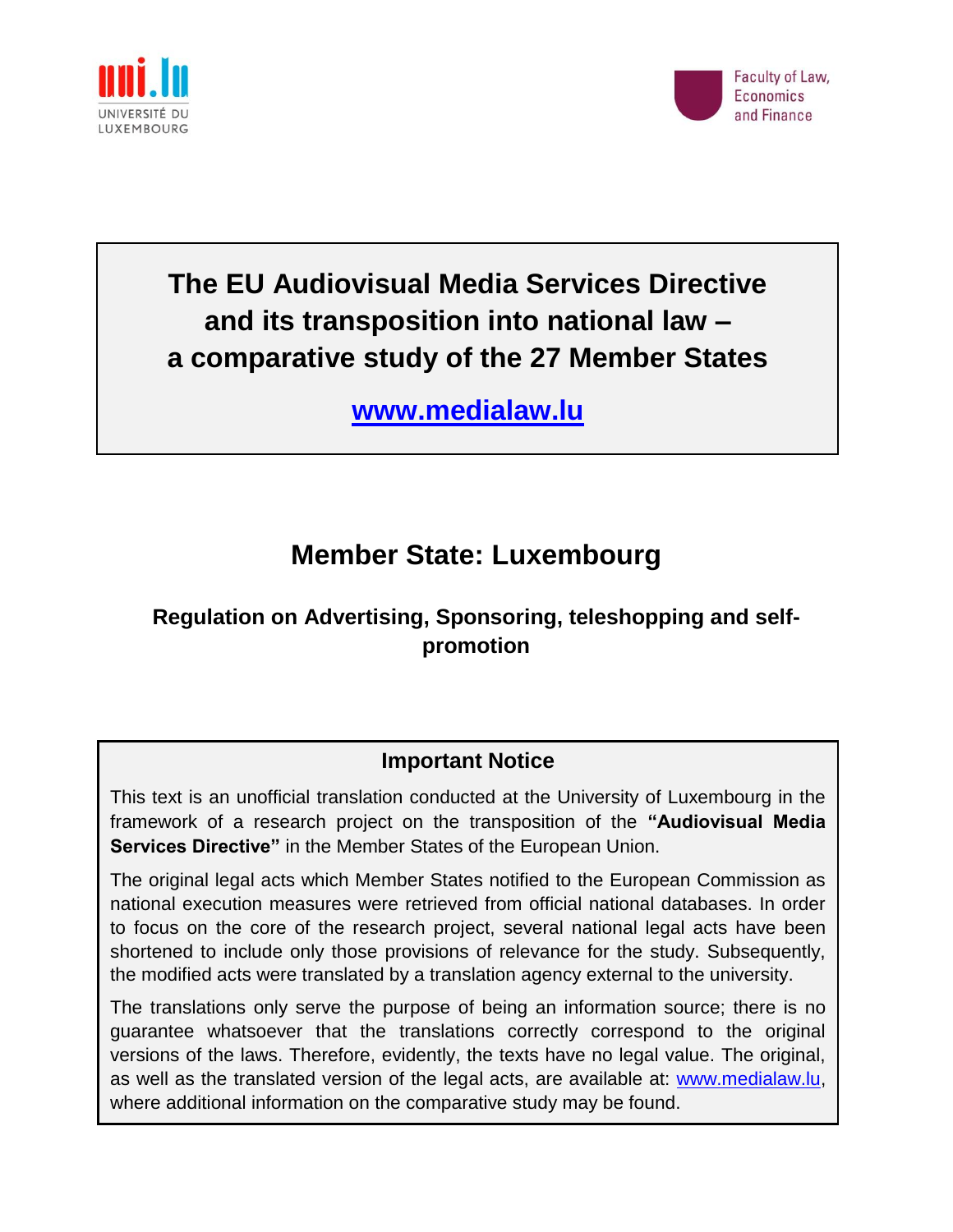#### **Member State: Luxembourg**

### **Grand ducal regulation of 17 December 2010 amending the grand dual regulation of 5 April 2001 setting the rules on advertising, sponsorship, teleshopping and self-promotion in television programmes**

**Official Journal: Mémorial Luxembourgeois A, number: 241, 24.12.2010**

#### We order

**Article 1**. In the heading of the grand ducal regulation as amended of 5 April 2001 setting the rules on advertising, sponsorship, teleshopping and self-promotion in television programmes, "on advertising, sponsorship, teleshopping and self-promotion in television programmes" is replaced by "commercial communications in audiovisual media services".

**Article 2**. The enacting provision of article 1 of the above grand ducal regulation of 5 April 2001 is replaced as follows:

"The present grand ducal regulation applies to the audiovisual media services referred to in article 26 of the law as amended of 27 July 1991 on the electronic media."

**Article 3**. 1 - In the heading of article 2 of the above grand ducal regulation of 5 April 2001, "television" is added before "advertising", while "in the television services" is added.

2 - In the first paragraph of the same article, "of the broadcasts" is replaced by "of the programmes".

In paragraph two of the same article, "of the programme element" is replaced by "of the programme".

**Article 4**. Article 3 of the above grand ducal regulation of 5 April 2001 is repealed.

**Article 5**. 1 -"in the television services " is added to the heading of article 4 of the grand ducal regulation of 5 April 2001.

2 - Paragraph (1) of the same article is repealed.

3 - In paragraph (2) of the same article, "Council Directive 65/65/EEC of 26 January 1965 on the approximation of provisions laid down by law, regulation or administrative action relating to proprietary medicinal products" is replaced by "Directive 2001/83/EC of the European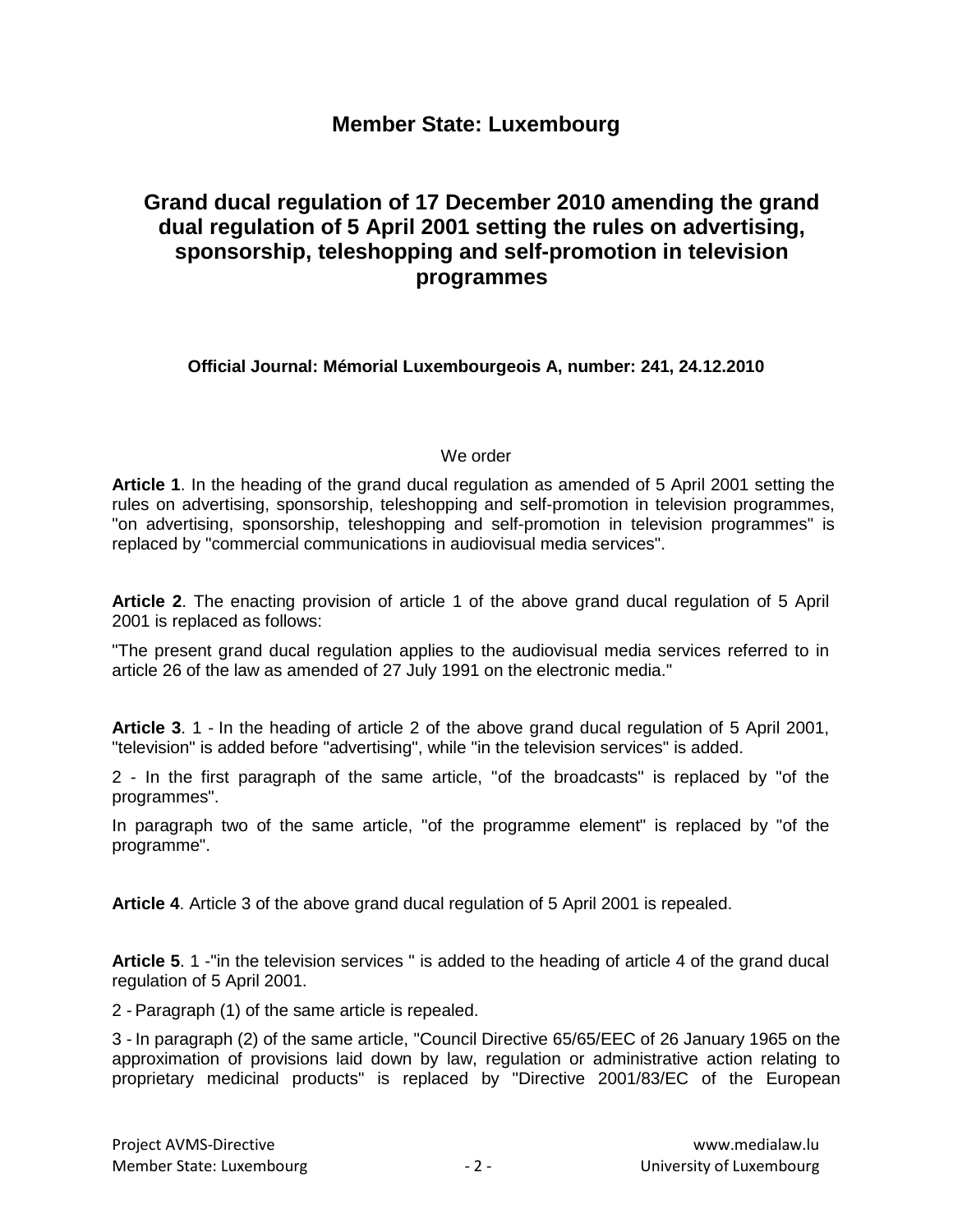Parliament and of the Council of 6 November 2001 on the Community code relating to medicinal products for human use".

**Article 6**. 1 - "Sponsored television programmes" is replaced by "Sponsored audiovisual media services or audiovisual programmes" at the start of paragraph (1) of article 5 of the above grand ducal regulation of 5 April 2001.

2 - At the start of a) in the same paragraph, "the content and programming of sponsored broadcasts" is replaced by "their content and, in the case of television services, their programming", while at the end "of the broadcaster for broadcasts " is replaced by "of the audiovisual media service provider".

3 - In the second sentence in c) of the same paragraph, "Programme elements " is replaced by "Programmes", while "in the programme element" is replaced by "in the programme"..

4 - At the start of paragraph (2) of the same article, "Television programmes" is replaced by "Audiovisual media services or audiovisual programmes".

5 - In paragraph (3) of the same article, "of television programmes" is replaced by "of audiovisual media services or audiovisual programmes", while at the end of the paragraph, "in the television broadcaster's country of jurisdiction" is deleted.

In paragraph (4) of the same article, "broadcasts" is replaced by "programmes".

**Article 7**. A new article *5bis* is added after article 5 of the grand ducal regulation of 5 April 2001 as follows:

"Article *5bis.* Product placement

(1) Derogating from the prohibition provided in article *26ter* (7) of the law as amended of 27 July 1991 on the electronic media, product placement is permitted in audiovisual media services: a) in cinema works, films and series made for audiovisual media services and in sports and entertainment programmes; or b) if no payment is involved but only the supply free of charge of particular goods or services, such as production accessories and samples, for inclusion in a programme.

The derogation in a) above does not apply to children's programmes.

(2) Programmes with product placement shall comply with at least all the following requirements:

a) their content and, in the case of television services, their programming shall under no circumstances be subject to any influence that might prejudice the editorial responsibility and/or independence of the audiovisual media service provider;

b) they shall not directly encourage the purchase or rental of goods or services by, especially, specifically promoting those products or services;

c) they shall not unjustifiably highlight the product in question;

d) viewers shall be clearly informed of any product placement. Programmes with product placement shall be suitably identified at the start and end of their broadcast and when the programme resumes after a publicity break, to avoid confusing the viewer in any way.

Point d) shall not apply unless the programme concerned was produced or commissioned by the audiovisual media service provider itself or by an associate.